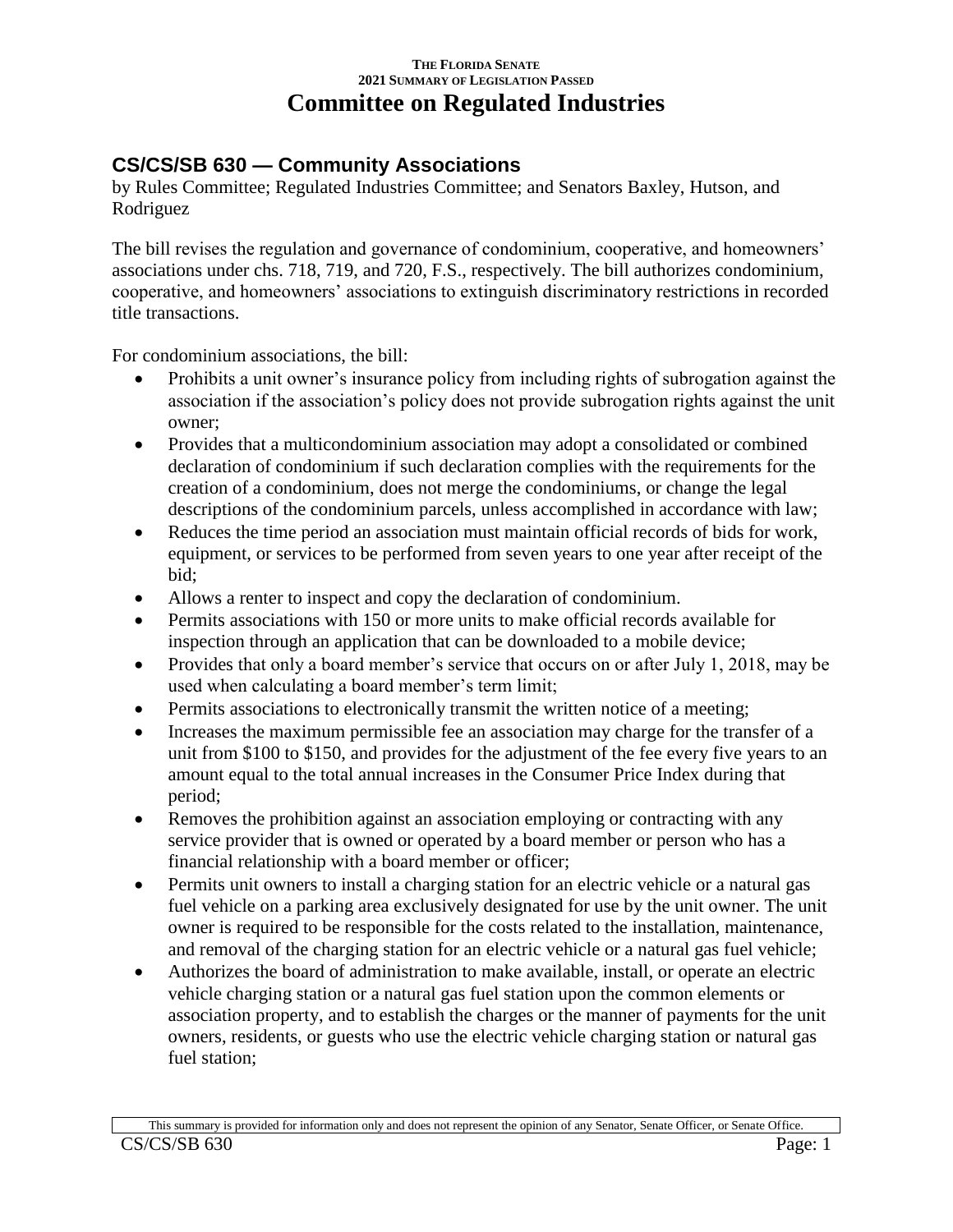- Provides that a condominium developer may expend escrow funds to satisfy actual costs of construction and development, but excludes other specified costs, such as marketing costs, loan expenses, professional fees, and insurance costs;
- Repeals the requirement that the condominium ombudsman must maintain his or her office in Leon County.

For cooperative associations, the bill:

- Provides that an interest in a cooperative unit is an interest in real property; and
- Permits board or committee members to appear and vote by telephone, real-time video conferencing, or similar real-time electronic or video communication.

For homeowners' associations, the bill:

- Removes an association's rules and regulations from the definition of the term "governing documents;"
- Permits an association to adopt, by rule, procedures for posting meeting notices and agendas on a website and emailing members meeting notices and agendas;
- Requires sign-in sheets, voting proxies, ballots, and all other papers related to voting to be maintained as official records for at least one year after the event;
- Makes confidential any information an association obtains in connection to guests visiting homeowners in a gated community;
- Clarifies the situations in which an association is obligated to create or fund association reserve accounts;
- Specifies the types of expenses the developer is not obligated to pay;
- Provides that any governing document or an amendment to a governing document of a homeowners' association enacted after July 1, 2021 prohibiting rentals or regulating rental rights applies only to a parcel owner who acquires title to the parcel after the effective date of the governing document or amendment or who consents, individually or through a representative, to the governing document or amendment;
- Allows associations to prohibit or regulate rentals for less than six months or to prohibit rentals more than three times in a calendar year and to apply such prohibitions or regulations to all parcel owners, regardless of when the parcel owner acquired title to their parcel or whether they consent to the amendment;
- Exempts homeowners' associations with 15 or fewer parcel owners from the provisions in the bill related to rental rights;
- Provides that a change of ownership does not occur for purposes of applying an amendment restricting rental rights when a parcel owner conveys the parcel to an affiliated entity, when beneficial ownership of the parcel does not change, or when an heir becomes a parcel owner; and
- Revises the conditions under which non-developer members of a homeowners' association are entitled to elect the majority of the board, to consistently distinguish between developer members and non-developer members.

For condominium and cooperative associations, the bill: